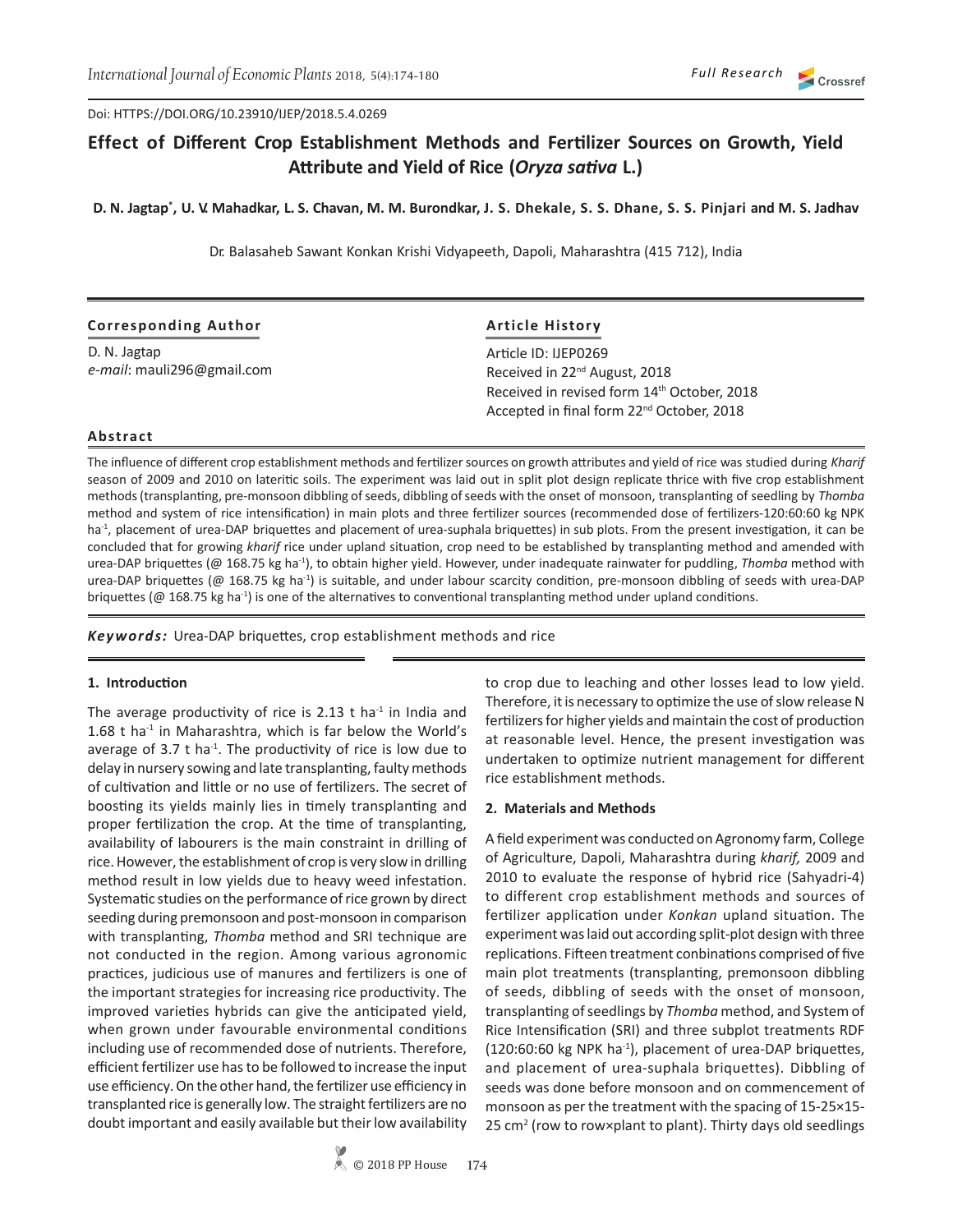were transplanted in main field at spacing of 15-25×15-25 cm<sup>2</sup> in plots under transplanting and *Thomba* method. In *Thomba*  method, seedlings were planted in the holes made by a pointed stick (*Thomba*) on ploughed field without carrying out the puddling operation. In SRI, healthy and vigorous seedlings were uprooted on 12 days after sowing. While uprooting, care was taken that seed remain attached to the seedlings along with the roots. One seedling was transplanted per hill at spacing of  $20 \times 20$  cm<sup>2</sup>. In RDF, 40% N and full dose of P and K were applied at the time of dibbling or transplanting. Remaining 40% N was applied at maximum tillering (30 DAT) and 20% at panicle initiation stage (65 DAT) as per the treatments. In case of briquettes fertilizers, briquettes were applied through deep placement method. Briquettes were manually placed at 5-6 cm soil depth @ one briquette for every four hills of rice. Urea-DAP briquettes (@ 168.75 kg ha-

<sup>1</sup>) supplies 47.97 kg N ha<sup>-1</sup> and 32.04 kg P ha<sup>-1</sup>. Urea suphala briquettes (@ 168.75 kg ha<sup>-1</sup>) provide 46.69 kg N ha<sup>-1</sup>, 22.83 kg P ha<sup>-1</sup> and 15.57 kg K ha<sup>-1</sup>. Other cultural practices and plant protection measures were followed as per the recommended package of practice.

## **3. Results and Discussion**

## *3.1. Effect of crop establishment methods*

The growth and development parameters of rice *viz.,*  plant height, number of leaves hill<sup>-1</sup>, mean total leaf area, number of tillers hill<sup>-1</sup> and dry matter accumulation hill<sup>-1</sup> showed significant differences at harvesting stage due to crop establishment methods in rice during both the years (Table 1). At the time of harvest, plant height was maximum with transplanting followed by *Thomba* method but were on par with each other but were significantly superior to

Table 1: Plant height, number of functional leaves, number of tillers and total dry matter of rice at harvesting as influenced by different treatments

| Treatment                                                    | Plant height<br>(cm |      | No. of function-<br>al leaves hill <sup>-1</sup> |      | Leaf plant<br>area (dm <sup>2</sup> ) |      | No. of<br>tillers |      | Total dry mat-<br>ter hill $(g)$ |      |
|--------------------------------------------------------------|---------------------|------|--------------------------------------------------|------|---------------------------------------|------|-------------------|------|----------------------------------|------|
|                                                              | 2009                | 2010 | 2009                                             | 2010 | 2009                                  | 2010 | 2009              | 2010 | 2009                             | 2010 |
| Crop establishment methods                                   |                     |      |                                                  |      |                                       |      |                   |      |                                  |      |
| T <sub>1</sub> -Transplanting                                | 77.4                | 82.5 | 14.2                                             | 18.3 | 5.40                                  | 6.97 | 9.7               | 11.7 | 44.6                             | 48.6 |
| T <sub>2</sub> -Pre monsoon dibbling of seeds                | 72.5                | 77.5 | 9.1                                              | 13.1 | 3.46                                  | 4.98 | 7.4               | 9.4  | 39.4                             | 43.1 |
| T <sub>2</sub> -Dibbling of seeds on the onset of<br>monsoon | 72.2                | 77.5 | 7.0                                              | 11.1 | 2.66                                  | 4.22 | 6.1               | 8.0  | 37.6                             | 41.2 |
| $T_{\text{A}}$ -Thomba method                                | 77.0                | 82.7 | 14.0                                             | 18.1 | 5.32                                  | 6.88 | 9.4               | 11.4 | 43.0                             | 46.8 |
| $T_c$ -SRI technique                                         | 70.1                | 75.8 | 11.8                                             | 15.9 | 4.48                                  | 6.04 | 9.6               | 11.6 | 42.8                             | 46.6 |
| CD ( $p=0.05$ )                                              | 3.9                 | 4.8  | 2.4                                              | 3.2  | 0.92                                  | 1.22 | 1.4               | 1.4  | 3.4                              | 3.1  |
| Fertilizer sources                                           |                     |      |                                                  |      |                                       |      |                   |      |                                  |      |
| $F - RDF$                                                    | 72.6                | 77.9 | 9.1                                              | 13.2 | 3.47                                  | 5.02 | 7.7               | 9.7  | 39.2                             | 42.8 |
| F <sub>2</sub> -Placement of Urea-DAP briquettes             | 75.2                | 80.6 | 13.5                                             | 17.7 | 5.12                                  | 6.74 | 9.0               | 10.9 | 43.3                             | 47.3 |
| F <sub>2</sub> -Placement of Urea-suphala briquettes         | 73.7                | 79.2 | 11.1                                             | 15.0 | 4.21                                  | 5.70 | 8.6               | 10.6 | 42.0                             | 45.7 |
| CD ( $p=0.05$ )                                              | 2.0                 | 2.1  | 1.0                                              | 1.5  | 0.38                                  | 0.56 | 0.7               | 0.6  | 2.23                             | 2.3  |

the rest of the treatments in both the years. This is because of incorporation of weeds while puddling operation, their suppression due to maintenance of water level in the puddled field, proper plant spacing and optimum plant population. The leaf area was significantly highest with transplanting followed by *Thomba* method and SRI technique, than premonsoon dibbling of seeds and dibbling of seeds with the onset of monsoon. Pre-monsoon dibbling of seeds  $(T_2)$  and dibbling of seeds with the onset of monsoon were on par with each other during both years. The increased leaf area in transplanting is due to better absorption of nutrients as a result of more foraging roots. Transplanting, SRI technique and *Thomba* method recorded similar but significantly higher number of tillers hill<sup>-1</sup> composed to pre-monsoon dibbling of seeds and dibbling of seeds with the onset of monsoon. The

higher tiller production with transplanting might be due to better inducement of root growth for anchorage. This leads to better nutrient and water uptake and ultimately in higher number of tillers. These results are in agreement with that of reported by Singh et al. (2006). Total dry matter production at harvest was similar under transplanting, *Thomba* method and SRI technique and was significantly superior to pre-monsoon dibbling of seeds and dibbling of seeds with the onset of monsoon. However, in 2009 SRI technique, was on par with pre-monsoon dibbling of seeds but was significantly superior to dibbling of seeds with the onset of monsoon. Higher dry matter accumulation in transplanting method is because of to significant increase in morphological parameters which are responsible for the photosynthetic capacity of the plant thereby increasing the biological yield. These results are in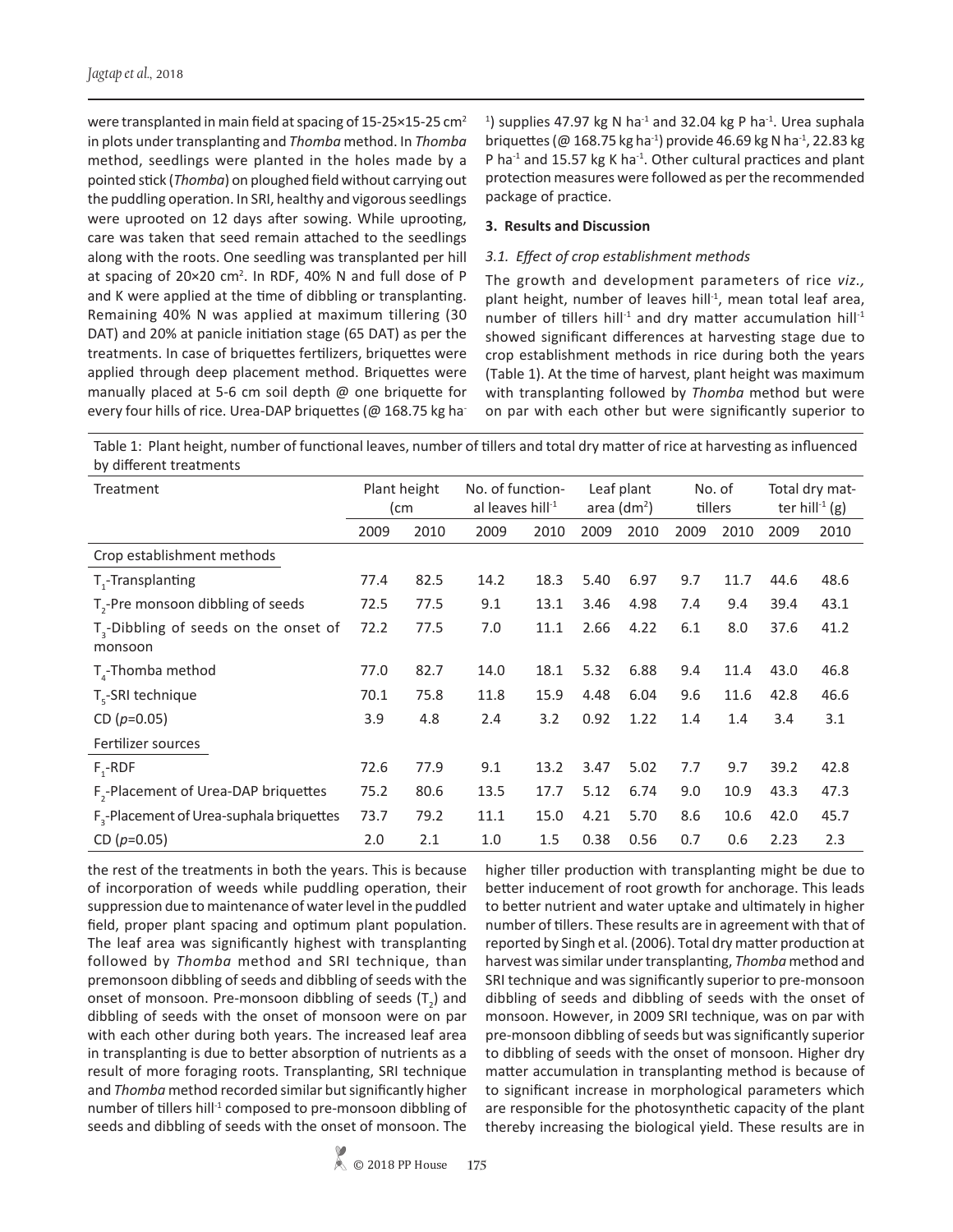confirmity with the results reported by Singh et al. (2006).

The beneficial effect of transplanting method in enhancing the growth through increased height, leaves, number of tillers, leaf area and dry matter production ultimately reflected in higher yield attributing characters viz., number of panicles hill<sup>-1</sup>, length of panicle, number of filled grains panicle<sup>-1</sup>, number of unfilled grains panicle $-1$ , weight of filled grains panicle-1 and test weight. The grain yield of rice is a function of yield attributes of an individual plant *viz.,* number of panicles

hill<sup>-1</sup>, length of panicle, number of filled grains panicle<sup>-1</sup>, weight of filled grains panicle<sup>-1</sup> and test weight and ultimately the grain yield obtained from the plant. Transplanting was on par with *Thomba* method and SRI technique in respect of number of panicles hill<sup>-1</sup>, length of panicle, number of filled grains panicle-1, weight of filled grains panicle-1 and test weight, and was significantly superior to pre monsoon dibbling of seeds and dibbling of seeds on the onset of monsoon (Table 2).

Transplanting method of crop establishment gave higher

Table 2: Number of panicles hill<sup>-1</sup>, length of panicle (cm), number of filled grains panicle<sup>-1</sup>, weight of filled grains panicle<sup>-1</sup>, number of unfilled grains panicle<sup>-1</sup> and test weight (gm) of rice at harvest Growth and yield attributing characters of rice as influenced by different crop establishment and fertilizer treatments

| Treatments                                                    |      | No. of<br>panicles<br>$hill-1$ | Length of<br>panicle (cm) |       | Number of<br>filled grains<br>panicle <sup>-1</sup> |        | Weight of<br>filled grains<br>panicle <sup>-1</sup> |      | No. of<br>unfilled grains<br>panicle <sup>-1</sup> |       | Test Weight<br>(g) |       |
|---------------------------------------------------------------|------|--------------------------------|---------------------------|-------|-----------------------------------------------------|--------|-----------------------------------------------------|------|----------------------------------------------------|-------|--------------------|-------|
|                                                               | 2009 | 2010                           | 2009                      | 2010  | 2009                                                | 2010   | 2009                                                | 2010 | 2009                                               | 2010  | 2009               | 2010  |
| Crop establishment methods                                    |      |                                |                           |       |                                                     |        |                                                     |      |                                                    |       |                    |       |
| T <sub>1</sub> -Transplanting                                 | 9.71 | 11.69                          | 25.23                     | 25.16 | 143.78                                              | 152.33 | 3.73                                                | 3.96 | 21.44                                              | 24.11 | 25.91              | 26.00 |
| T <sub>3</sub> -Pre monsoon dibbling<br>of seeds              | 7.37 | 9.38                           | 22.33                     | 22.98 | 104.56                                              | 112.22 | 2.68                                                | 2.88 | 21.22                                              | 22.78 | 25.63              | 25.70 |
| $T2$ -Dibbling of seeds on the 6.09<br>onset of monsoon       |      | 8.02                           | 20.99 21.02               |       | 96.56                                               | 99.33  | 2.47                                                | 2.55 | 22.33                                              | 23.78 | 25.64              | 25.69 |
| $T_{\text{A}}$ -Thomba method                                 | 9.36 | 11.40                          | 24.12                     | 24.79 | 141.00                                              | 142.44 | 3.64                                                | 3.68 | 21.67                                              | 23.22 | 25.82              | 25.87 |
| T <sub>r</sub> -SRI technique                                 | 9.59 | 11.58                          | 24.39                     | 24.33 | 132.67                                              | 135.89 | 3.42                                                | 3.52 | 21.89                                              | 22.00 | 25.80              | 25.88 |
| CD $(p=0.05)$                                                 | 1.42 | 1.39                           | 2.02                      | 1.37  | 18.55                                               | 22.08  | 0.48                                                | 0.56 | N.S.                                               | N.S.  | 0.09               | 0.10  |
| Fertilizer sources                                            |      |                                |                           |       |                                                     |        |                                                     |      |                                                    |       |                    |       |
| $F - RDF$                                                     | 7.66 | 9.67                           | 22.38                     | 22.85 | 107.73                                              | 109.33 | 2.77                                                | 2.82 | 20.07                                              | 24.20 | 25.70              | 25.75 |
| F <sub>2</sub> -Placement of Urea-DAP<br>briquettes           | 9.02 | 10.97                          | 24.46                     | 24.47 | 135.80                                              | 141.73 | 3.51                                                | 3.67 | 22.07                                              | 22.60 | 25.81              | 25.88 |
| F <sub>3</sub> -Placement of Urea- 8.59<br>suphala briquettes |      |                                | 10.60 23.40 23.65         |       | 127.60                                              | 134.27 | 3.29                                                | 3.47 | 23.00                                              | 22.73 | 25.78              | 25.85 |
| CD $(p=0.05)$                                                 | 0.65 | 0.63                           | 1.56                      | 1.23  | 14.76                                               | 12.24  | 0.38                                                | 0.31 | N.S.                                               | N.S.  | 0.06               | 0.05  |
| <b>General Mean</b>                                           | 8.42 | 10.41                          | 23.41                     | 23.66 | 123.71                                              | 128.44 | 3.19                                                | 3.32 | 21.71                                              | 23.18 | 25.76              | 25.83 |

grain yield (50.21 and 54.95  $q$  ha<sup>-1</sup>) during both years followed by *Thomba* method and SRI technique. These treatments produced similar but significantly higher grains yield than other treatments except, SRI technique on par with premonsoon dibbling of seeds but found significantly superior to dibbling of seeds with the onset of monsoon. In case of first year and pooled mean, pre-monsoon dibbling of seeds was found significantly superior to dibbling of seeds with the onset of monsoon whereas during second year, both the treatment produced similar grain yield. The increase in grain yield under transplanting over *Thomba* method, SRI technique, pre-monsoon dibbling of seeds and dibbling of seeds with the onset of monsoon was to the tune of 1.0, 3.7, 10.6 and 17.4% , respectively.. These results are in consonance with those of Singh et al. (2006). The Straw and biological yield

(Table 3) under transplanting of rice was significantly superior compared to pre-monsoon dibbling of seeds and dibbling of seeds with the onset of monsoon and was on par with *Thomba* method and SRI technique. Increase in straw yield under transplanting over *Thomba* method, SRI technique, pre monsoon dibbling of seeds and dibbling of seeds with the onset of monsoon was 1.0, 1.6, 7.6 and 12.1%, respectively. This might be due to increased morphological characters *viz.,*  plant height, number of leaves hill $<sup>1</sup>$ , number of tillers and dry</sup> matter production hill<sup>-1</sup> observed under transplanting. Similar findings were also reported by Singh et al. (2003).

The uptake of N, P and K recorded was maximum in transplanting method, of crop establishment which was at significantly superior over pre-monsoon dibbling of seeds and dibbling of seeds on the onset of monsoon but was on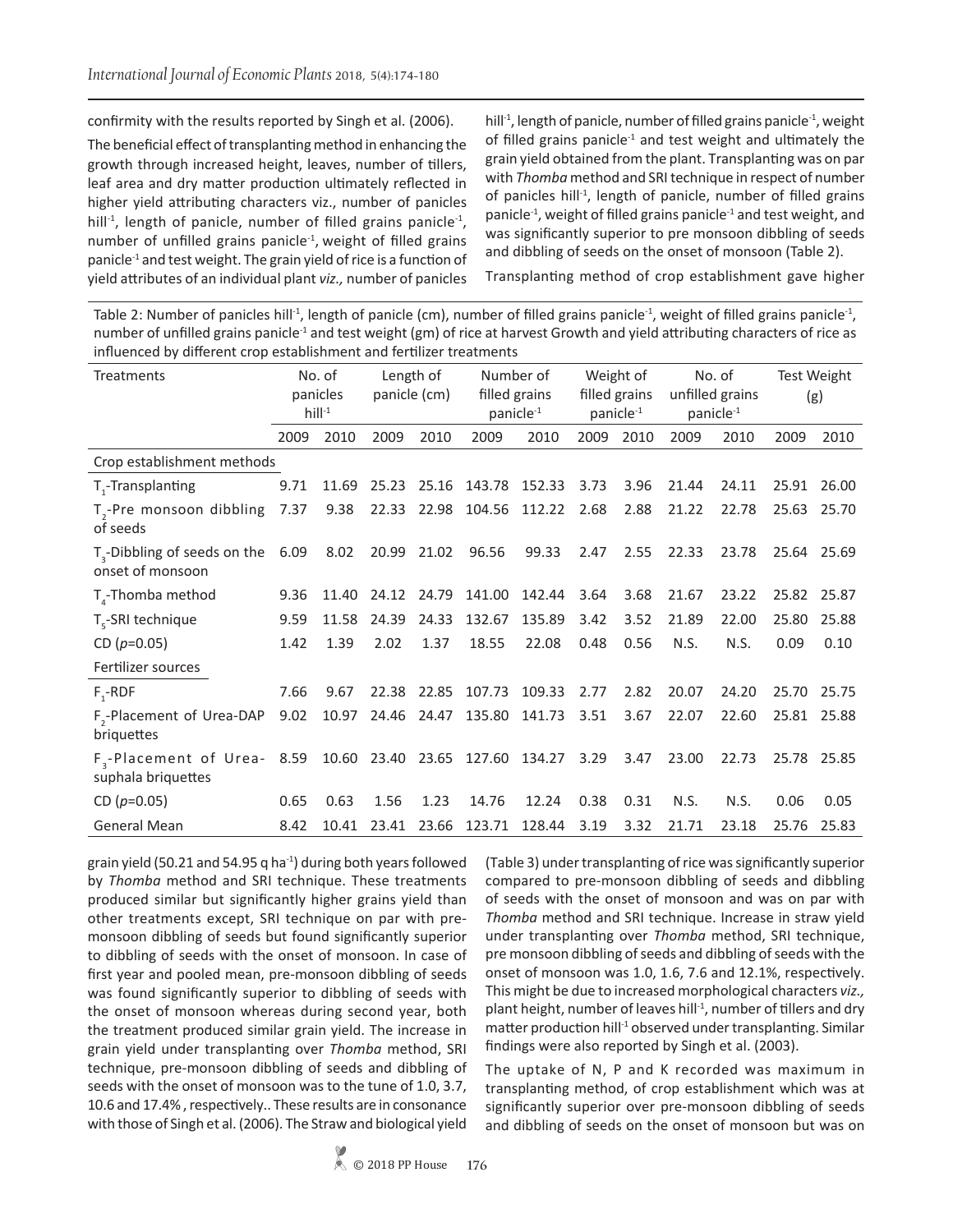Table 3: Grain, straw yield and biological yield of rice as influenced by different treatments

| <b>Treatments</b> |       |       |                                   |       |       |                                   |        |                                        |  |  |  |  |
|-------------------|-------|-------|-----------------------------------|-------|-------|-----------------------------------|--------|----------------------------------------|--|--|--|--|
|                   |       |       |                                   |       |       |                                   |        |                                        |  |  |  |  |
| 2009              | 2010  | Mean  | 2009                              | 2010  | Mean  | 2009                              | 2010   | Mean                                   |  |  |  |  |
|                   |       |       |                                   |       |       |                                   |        |                                        |  |  |  |  |
| 50.21             | 54.95 | 52.58 | 59.89                             | 64.07 | 61.98 | 110.11                            | 119.02 | 114.56                                 |  |  |  |  |
| 45.81             | 48.18 | 46.99 | 55.69                             | 58.85 | 57.27 | 101.49                            | 107.03 | 104.26                                 |  |  |  |  |
| 41.50             | 45.33 | 43.42 | 52.39                             | 56.57 | 54.48 | 93.89                             | 101.90 | 97.89                                  |  |  |  |  |
| 49.76             | 54.34 | 52.05 | 58.92                             | 63.86 | 61.39 | 108.68                            | 118.21 | 113.44                                 |  |  |  |  |
| 48.92             | 52.32 | 50.62 | 59.08                             | 62.95 | 61.02 | 108.00                            | 115.28 | 111.64                                 |  |  |  |  |
| 3.66              | 4.32  | 3.95  | 4.26                              | 4.00  | 4.11  | 7.50                              | 7.97   | 7.70                                   |  |  |  |  |
|                   |       |       |                                   |       |       |                                   |        |                                        |  |  |  |  |
| 44.91             | 49.19 | 47.05 | 54.47                             | 59.19 | 56.83 | 99.38                             | 108.38 | 103.88                                 |  |  |  |  |
| 49.29             | 53.04 | 51.17 | 59.16                             | 62.97 | 61.07 | 108.45                            | 116.01 | 112.23                                 |  |  |  |  |
| 47.53             | 50.84 | 49.18 | 57.95                             | 61.62 | 59.79 | 105.48                            | 112.46 | 108.97                                 |  |  |  |  |
| 2.88              | 2.92  | 2.85  | 2.78                              | 2.87  | 2.81  | 5.39                              | 5.69   | 5.50                                   |  |  |  |  |
|                   |       |       | Grain yield $(q \text{ ha}^{-1})$ |       |       | Straw yield $(q \text{ ha}^{-1})$ |        | Biological yield $(q \text{ ha}^{-1})$ |  |  |  |  |

par with SRI technique and *Thomba* method. Since uptake is a function of grain and straw yield and their nutrient content, the significant improvement in the content of these nutrients coupled with increased grain and straw yield increased the uptake of nutrients substantially. These results corrobarates the findings of Mangal Prasad et al. (1980) and Singh et al. (2006).

The available N, P and K content of soil, after harvesting of rice were influenced significantly due to different crop establishment methods. The soil available N, P and K after harvest of rice were maximum and significantly higher when crop was established by dibbling of seeds on the onset of monsoon as compared to pre-monsoon dibbling of seeds, SRI technique, *Thomba* method and transplanting. This could be attributed to lower uptake of N,  $P_2O_5$  and K<sub>2</sub>O under dibbling of seeds on the onset of monsoon and higher uptake of these nutrients under pre-monsoon dibbling of seeds, SRI technique, *Thomba* method and transplanting.

Transplanting of rice (Table 5) gave the highest gross returns ( $\bar{z}$  60447.5, 65847.1 and 63147.33 ha<sup>-1</sup>). Net returns  $(3 \times 20547.5, 17457.8 \text{ and } 19002.72 \text{ ha}^{-1})$  and benefit to cost ratio (1.52, 1.36 and 1.44) followed by Thomba Method, pre monsoon dibbling of seeds, dibbling of seeds on the onset of monsoon and SRI technique during year 2009, 2010 and in case of pooled mean, respectively. Among all these establishment methods transplanting was found to be economically most profitable as its mean B:C ratio was 1.44. The B:C ratios recorded under Thomba method, pre monsoon dibbling of seeds, dibbling of seeds on the onset of monsoon and SRI technique were 1.41, 1.40, 1.34 and 1.33 respectively. The increased gross returns, net returns and benefit to cost ratio due to transplanting method were mainly due to

increased grain and straw yield under transplanting over rest of the establishment methods. Similar findings were also reported by Sanjay et al. (2006).

### *3.2. Effect of fertilizer sources*

Application of urea-DAP briquettes recorded significantly highest plant height, number of leaves, number of tillers hill<sup>-1</sup>, leaf area and accumulation of dry matter compared to RDF and was on par with urea-suphala briquette (Table 1). In case of application of urea-DAP briquettes, it was placed deeply (5-6 cm) in reduced zone of soil layer so that the plant nutrient was released slowly into soil, mostly under puddled condition in rice. Therefore, higher plant height under urea-DAP briquettes was recorded due to maximum amount of nitrogen availability as compare to other treatments. Similar findings were also reported by Bhagat (2005). The maximum plant height and number of leaves were found with treatment receiving urea-DAP a briquette which was on par with urea-suphala briquettes, but was significantly superior to RDF. However, urea-suphala briquette was on par with RDF during both the years. The enhancement in growth parameters could be due to balanced nutrition of the crop when fertilized through the briquettes. Similar results were also obtained by Pillai (2004). However leaf area at harvest was maximum in case of urea-DAP a briquette which was significantly superior to both ureasuphala briquettes and RDF. The highest number of tillers, leaves and leaf area due to application urea-DAP briquettes ultimately resulted in higher photosynthetic activity, the synthesis of higher amount of photosynthate by rice at all the crop growth stages. These results are in confirmity with Pillai (2004). The number of tillers hill<sup>-1</sup> were significantly influenced by the different fertilizer sources under study at harvest. The number of tillers was maximum in case of treatment urea- DAP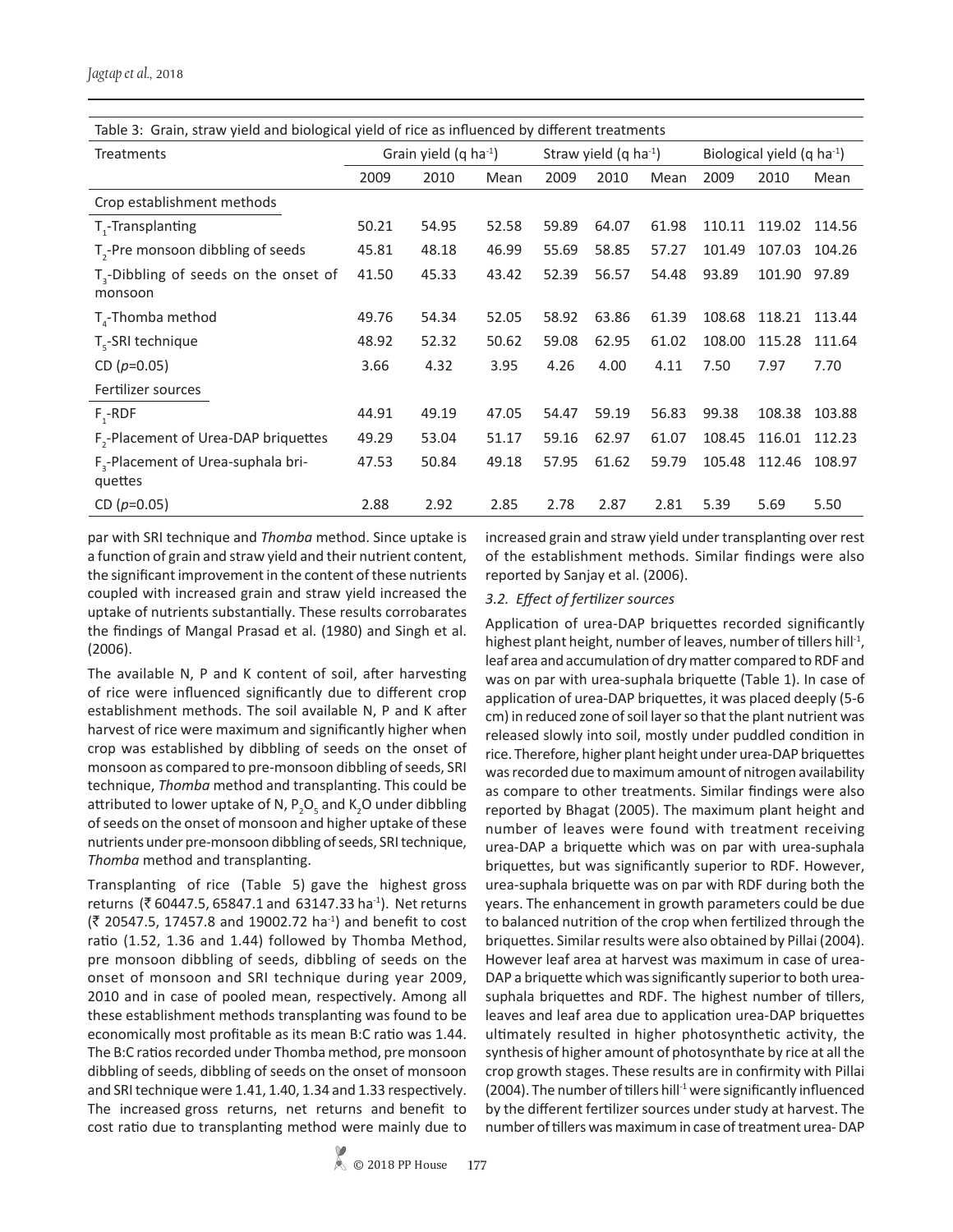briquettes (F<sub>2</sub>) which was on par with urea-suphala briquettes  $(F_3)$  but found significantly superior to treatment RDF  $(F_1)$ during both the years of experimentation. Total dry matter production hill<sup>-1</sup> at harvest, was significantly influenced due to different fertilizer sources. Urea-DAP briquettes produced maximum dry matter which was on par with urea-suphala briquettes but significantly superior to RDF during both the years. Pillai (2004) noted that dry matter production with application of N and P through UB-DAP briquette even at lower dose was as effective as that of broadcast application of higher dose of N and P fertilizers in lateritic soils of *Konkan* region.

Nitrogen element plays an important role in improving general growth and yield attributes and finally total yield of rice. The higher leaf area and dry matter accumulation in case of application of Urea-DAP briquettes might have ultimately resulted into more transformations in the sink resulting into significantly higher yield attributes viz. number of panicles hill<sup>-1</sup>, length of panicle, number of filled grains panicle<sup>-1</sup>, weight of filled grains panicle<sup>-1</sup> and test weight as compared to the treatments of Urea-suphala briquette and RDF treatments. Similar results in respect of more yield attributes due to Urea-DAP briquettes were reported by Pillai (2004) and Bulbule et al. (2005).

Higher yield attributes under this treatment might be due to slow release of nitrogen which increases availability of nutrients. The higher value of growth and yield attributes under the treatment Urea-DAP briquettes reflected in significantly higher grain and straw yield of rice as compared to other fertilizers sources. Similar results were also obtained by Pillai (2004), Jagtap (2007) and Bulbule et al*.* (2008).

The grain yield of rice was significantly influenced owing to various fertilizer sources. Among different sources, urea- DAP briquettes gave higher grain yield (49.29, and 53.04 q ha<sup>-1</sup> during 2009 and 2010, respectively) followed by ureasuphala briquettes which were on par with each other but significantly superior to RDF. Urea-suphala briquettes and RDF were on par with each other during both the years and in the pooled mean. The mean increase in grain yield with application of urea-DAP

briquettes over urea-suphala briquettes and application of RDF was 3.9 and 8.1%, respectively. The increase in grain yield of rice due to application of urea-DAP briquettes may be accounted for significant improvement in yield attributes which finally resulted in higher grain yield. Similar results were reported by Talashilkar et,al. (2000) and Dhane et al. (2002). The straw and biological yield of rice followed the similar trend as that of grain yield (Table 3). The increase in straw yield under urea-DAP briquettes over urea-suphala briquettes and RDF was 2.1 and 7.0%, respectively. The increase in straw and biological yield could be attributed to increase in growth characters due to application of urea-DAP briquettes. These results are in line with those reported by Talashilkar et, al. (2000) and Dhane et al. (2002). Interaction effects of crop establishment methods and fertilizer sources treatments were nonsignificant. Similarly, grain and straw yields were also not influenced significantly by treatment combinations.

The application of Urea-DAP briquettes to rice recorded significantly higher N, P and K content in grain and straw over rest of the treatments except application of Ureasuphala briquettes. The higher content of N, P and K in grain and straw could be attributed to the fact that the crop absorbed proportionately higher amount of N, P and K as pool of available nutrients increased in soil. These findings corroborate the reports of Pillai (2004), Jagtap (2007). The application of Urea-DAP briquettes recorded the highest uptake of nitrogen, phosphorous and potassium, however, it was at par with the application of Urea-suphala briquettes by rice grain, straw as well as total uptake and both these treatments significantly increased nitrogen, phosphorous and potassium uptake compared to rest of the treatments (Table 4). The increased uptake of these nutrients by rice was due to increase in grain and straw yield and N, P and K content of grain and straw under the different fertilizer sources. These results are similar to those reported by Pillai (2004) and Jagtap (2007). The data on soil available N, P and K after harvest of rice showed slight increase under all the fertilizer sources treatments over their initial levels except available K

| Table 4: Economics of rice as influenced by different treatments                                      |                                                |                |                  |                                   |            |          |      |        |         |  |  |  |
|-------------------------------------------------------------------------------------------------------|------------------------------------------------|----------------|------------------|-----------------------------------|------------|----------|------|--------|---------|--|--|--|
| Treatments                                                                                            | Gross Returns ( $\bar{\xi}$ ha <sup>-1</sup> ) |                |                  | Net Returns (₹ ha <sup>-1</sup> ) | B: C ratio |          |      |        |         |  |  |  |
|                                                                                                       | 2009                                           | 2010<br>Pooled |                  | 2009                              | 2010       | Pooled   | 2009 | 2010   | Pooled  |  |  |  |
|                                                                                                       |                                                |                | mean             |                                   |            | mean     |      |        | mean    |  |  |  |
| Crop establishment methods                                                                            |                                                |                |                  |                                   |            |          |      |        |         |  |  |  |
| T <sub>1</sub> -Transplanting                                                                         | 60447.5                                        | 65847.1        | 63147.33         | 20547.5                           | 17457.8    | 19002.72 | 1.52 | 1.36   | 1.44    |  |  |  |
| T <sub>2</sub> -Pre monsoon dibbling of seeds 54956.0 57878.4 56417.22 18302.1 14559.8                |                                                |                |                  |                                   |            | 16431.00 | 1.49 | 1.33   | 1.41    |  |  |  |
| T <sub>3</sub> -Dibbling of seeds on the onset 50113.5 54520.8 52317.22 14683.8 11761.8<br>of monsoon |                                                |                |                  |                                   |            | 13222.89 | 1.42 | 1.27   | 1.34    |  |  |  |
| T <sub>4</sub> -Thomba method                                                                         | 59630.4                                        |                | 65162.8 62396.67 | 19455.0                           | 16065.1    | 17760.06 | 1.48 | 1.32   | 1.40    |  |  |  |
| $T_c$ -SRI technique                                                                                  | 58723.3                                        | 62852.2        | 60787.78         | 17202.3                           | 13191.0    | 15196.67 | 1.41 | 1.26   | 1.33    |  |  |  |
| CD $(p=0.05)$                                                                                         | 4520.12                                        | 5089.31        | 4737.76          | N.S.                              | 4235.18    | N.S.     |      | $\sim$ | $\cdot$ |  |  |  |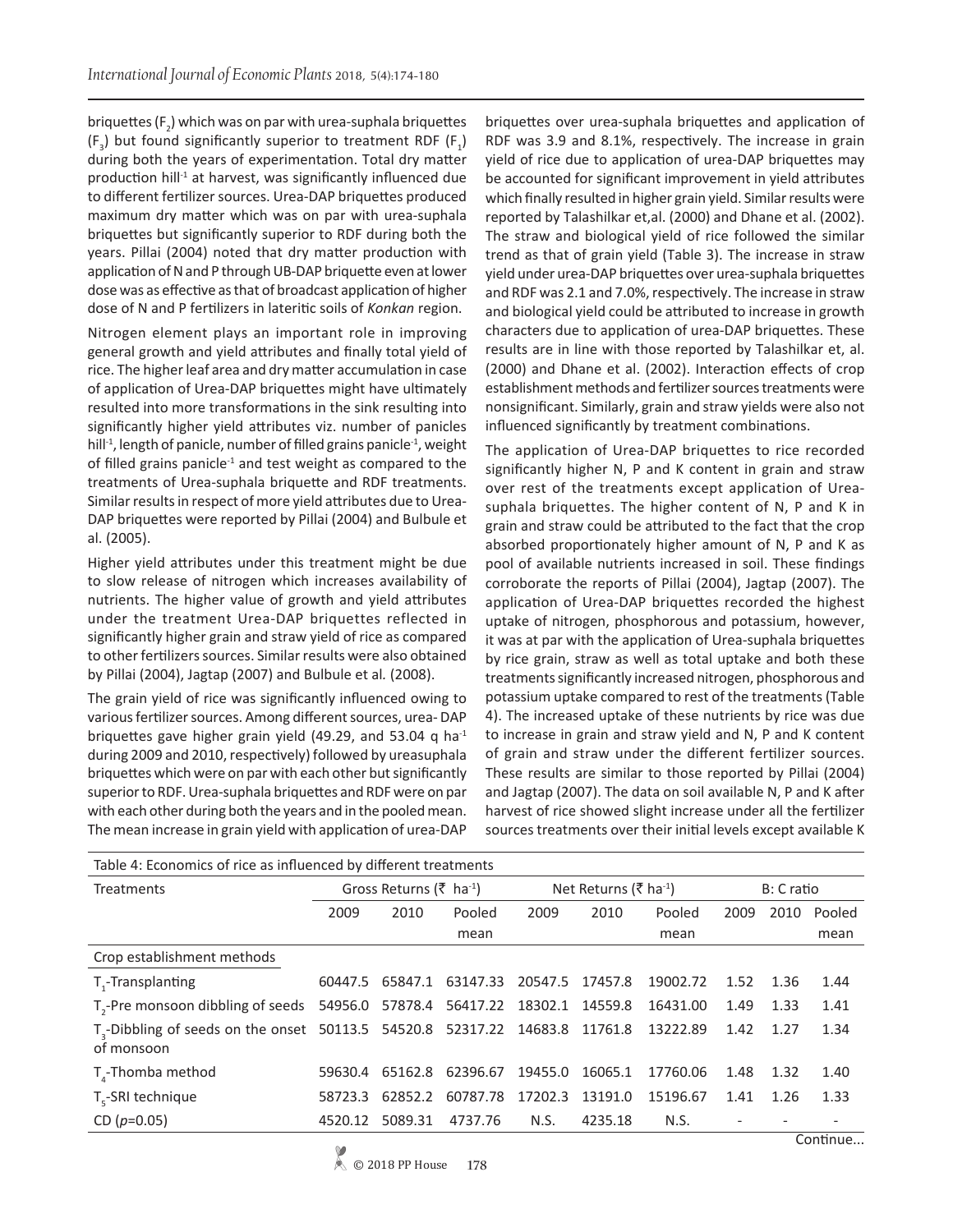| <b>Treatments</b>                                                                                                     | Gross Returns ( $\bar{\zeta}$ ha <sup>-1</sup> ) |         |                  | Net Returns (₹ ha <sup>-1</sup> ) | B: C ratio |          |           |      |        |
|-----------------------------------------------------------------------------------------------------------------------|--------------------------------------------------|---------|------------------|-----------------------------------|------------|----------|-----------|------|--------|
|                                                                                                                       | 2009                                             | 2010    | Pooled           | 2009                              | 2010       | Pooled   | 2009      | 2010 | Pooled |
|                                                                                                                       |                                                  |         | mean             |                                   |            | mean     |           |      | mean   |
| Fertilizer sources                                                                                                    |                                                  |         |                  |                                   |            |          |           |      |        |
| $F - RDF$                                                                                                             | 53980.6                                          |         | 59028.2 56504.43 | 14186.6 11055.0                   |            | 12620.83 | 1.36 1.23 |      | 1.29   |
| F <sub>,</sub> -Placement of Urea-DAP briquettes 59132.8 63643.9 61388.37 20640.6 17587.2 19113.93                    |                                                  |         |                  |                                   |            |          | 1.53 1.38 |      | 1.45   |
| F <sub>3</sub> -Placement of Urea-suphala bri- 57209.0 61084.8 59146.93 19287.2 15179.2 17233.23 1.51 1.33<br>quettes |                                                  |         |                  |                                   |            |          |           |      | 1.42   |
| CD $(p=0.05)$                                                                                                         | 3503.14                                          | 3478.50 | 3446.66          | 2830.34                           | 2898.99    | 2826.37  |           |      |        |

under Urea-DAP briquettes as there was no addition of K in Urea-DAP briquettes treatment (Table 4). Rice supplied with Urea-DAP briquettes significantly increased soil available N, and P after harvest of crop compared to RDF. However, it was at par with the treatment of Urea-suphala briquettes. In case of available K after harvest of rice showed slight increase under application of RDF which was at par with Urea-suphala briquettes and significantly higher than Urea-DAP briquettes. The increase in availability of these nutrients after harvest of rice might be due to mineralization and improvement in N,  $P_2O_5$  and K<sub>2</sub>O due to slow releasing and less leaching losses

of the nutrients. Similar results were also reported by Pillai (2004) and Jagtap (2007) (Table 5).

Application of Urea-DAP briquettes gave maximum gross returns (Rs. 59132.8, 63643.9 and 61388.37 ha<sup>-1</sup>). net returns (Rs. 20640.6. Rs. 17587.2 and Rs. 19133.93 ha-1) and B:C ratio (1.53, 1.38 and 1.45) over rest of fertilizer sources treatments during year 2009, 2010 and pooled mean, respectively. These increased economic parameters were due to significant improvement in grain and straw yield of rice. Similar results were also reported by Bulbule et al. (2006) and Ghodke et

Table 5: Total uptake of nutrients (kg ha<sup>-1</sup>) by rice and available nutrient status (kg ha<sup>-1</sup>) in soil as influenced by different treatments

| Treatments                                              |          | Grain yield $(q \text{ ha}^{-1})$ |           | Straw yield $(q \text{ ha}^{-1})$ |             |           |
|---------------------------------------------------------|----------|-----------------------------------|-----------|-----------------------------------|-------------|-----------|
|                                                         | Nitrogen | Phosphorous                       | Potassium | Nitrogen                          | Phosphorous | Potassium |
| Crop establishment methods                              |          |                                   |           |                                   |             |           |
| T <sub>1</sub> -Transplanting                           | 90.22    | 18.95                             | 102.87    | 317.06                            | 15.33       | 286.89    |
| $T_{2}$ -Pre monsoon dibbling of seeds                  | 73.99    | 15.52                             | 86.89     | 327.21                            | 16.76       | 295.30    |
| $T_{3}$ -Dibbling of seeds on the onset of mon-<br>soon | 64.47    | 13.51                             | 77.73     | 333.86                            | 17.75       | 302.37    |
| $T_{a}$ -Thomba method                                  | 88.61    | 18.61                             | 101.12    | 317.95                            | 15.53       | 288.50    |
| $T_c$ -SRI technique                                    | 85.11    | 17.86                             | 98.98     | 320.38                            | 15.85       | 289.80    |
| CD $(p=0.05)$                                           | 12.08    | 2.54                              | 13.15     | 9.53                              | 1.12        | 9.62      |
| Fertilizer sources                                      |          |                                   |           |                                   |             |           |
| $F_1$ -RDF                                              | 73.96    | 15.52                             | 86.09     | 323.69                            | 16.66       | 301.95    |
| F <sub>2</sub> -Placement of Urea-DAP briquettes        | 86.45    | 18.15                             | 99.53     | 325.09                            | 17.29       | 279.06    |
| F <sub>2</sub> -Placement of Urea-suphala briquettes    | 81.04    | 17                                | 94.94     | 321.09                            | 14.79       | 296.70    |
| CD $(p=0.05)$                                           | 8.59     | 1.81                              | 9.11      | N.S.                              | 0.27        | 7.1       |
| <b>General Mean</b>                                     | 80.89    | 16.49                             | 93.52     | 323.29                            | 0.80        | 292.57    |

al. (2008).

### **4. Conclusion**

Growing *kharif* rice under upland situation, crop need to be established by transplanting method and amended with urea-DAP briquettes (@ 168.75 kg ha<sup>-1</sup>), to obtain higher yield. However, under inadequate rainwater for puddling,

*Thomba* method with urea-DAP briquettes (@ 168.75 kg ha-1) is suitable, and under labour scarcity condition, pre-monsoon dibbling of seeds with urea-DAP briquettes (@ 168.75 kg ha<sup>-1</sup>) is one of the alternatives to conventional transplanting method under upland conditions.